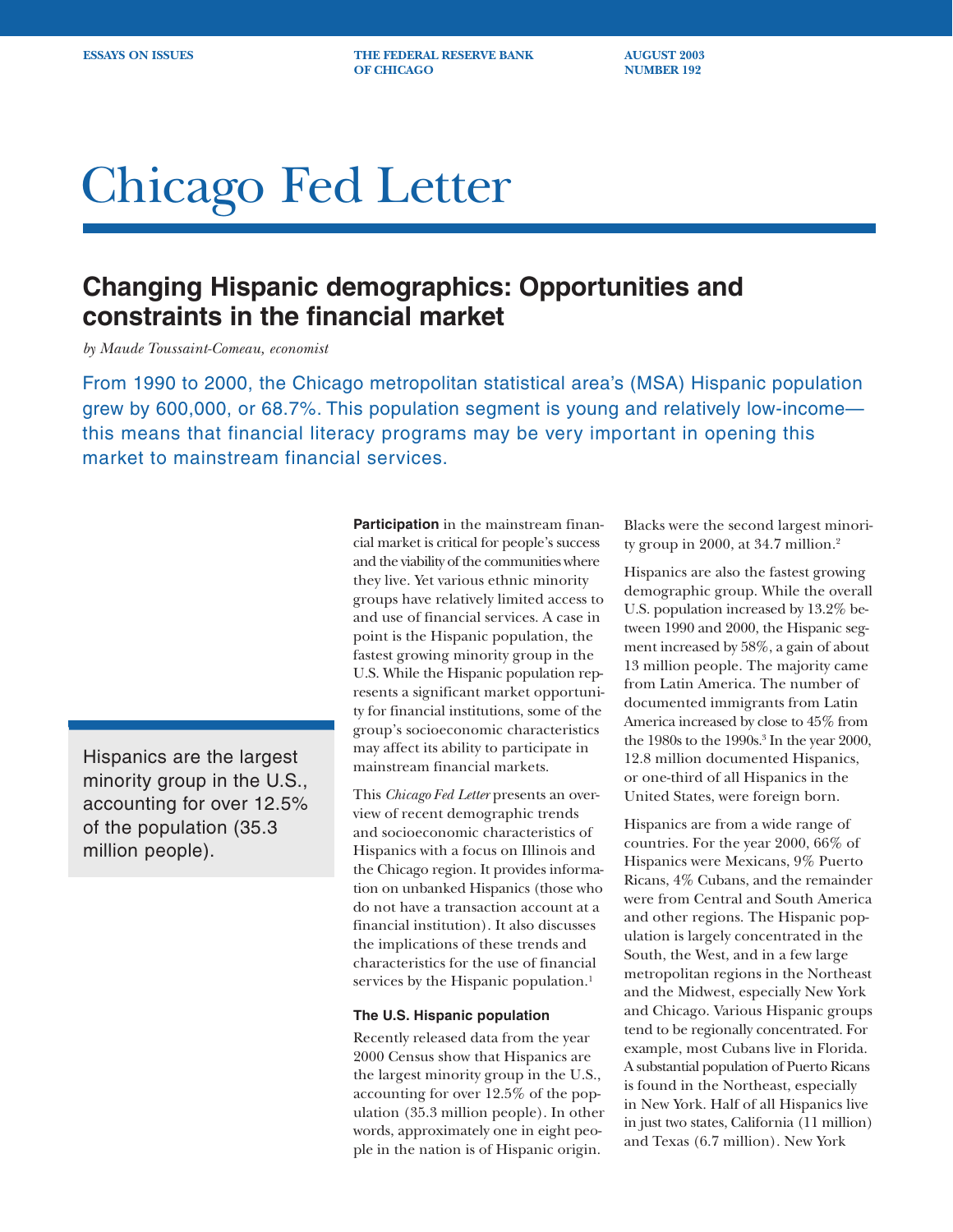and Florida had 2.9 million and 2.7 million Hispanics, respectively. The next three states with more than 1 million Hispanics include Illinois, with 1.5 million, then Arizona and New Jersey.

#### **Hispanics in Illinois**

Illinois is the third most popular state of residence after California and Texas for Mexicans, the largest Hispanic group in the U.S., with a little over 1 million in 2000.4 During the 1990s Hispanics increasingly dispersed throughout Illinois, in metropolitan as well as non-metropolitan counties. In 1990, Hispanics represented less than 5% of the population in 95 out of the 102 counties in Illinois. By 2000, this was the case in only 38 of the state's counties. In 1990, Hispanics accounted for 5% or more of the population in seven Illinois counties. By 2000, 63% of all counties in the state had a Hispanic population of 5% or more.<sup>5</sup>

From 1990 to 2000, the Chicago metropolitan statistical area's (MSA) Hispanic population grew by 600,000, or 68.7%.6 In the City of Chicago, the non-Hispanic White population and, to a smaller extent, the Black population, declined while the Hispanic population increased by 220,000. In Cook County, the largest county in the MSA, the net loss of more than 350,000 Whites was primarily offset by gains from Hispanics and, to a lesser degree, from others including Asians and Blacks (U.S. Census Bureau).

While it is heavily publicized that the U.S. population increase is due to immigration, it is important to note that natural increase (number of births exceeding deaths) also played a key role over the decade. Johnson (2002) noted that for the City of Chicago, the Hispanic population experienced a substantial natural increase of 156,000, as well as a net migration gain of 65,000. Therefore, more than two-thirds of the growth in the Hispanic population in the city was a result of natural increase. Nevertheless, net migration of Hispanics played a significant role in increasing the population, particularly in suburban Cook County and the remainder of the consolidated MSA.7

#### **Socioeconomic characteristics**

The Hispanic population is relatively young. Half is under 25 compared with around one-third of the non-Hispanic White population.8 One critical implication of this is that a substantial proportion of tomorrow's labor force will be Hispanic. Indeed, in 2000, Hispanics had the highest labor force participation rate in the U.S. (at 68%). In the Chicago MSA, similarly, 74% of Hispanics were in the labor force, compared with 71% of the White population (U.S. Census Bureau).

Formal educational attainment is fairly low for the Hispanic population. In 1999, close to 44% of Hispanics did not have a high school diploma, compared with 18% for all households in the Chicago MSA.9 In addition, close to half of Hispanics reported that they do not speak English well (U.S. Census Bureau). This is not surprising, given that so many are immigrants. From 1991 to 1998, the average number of documented immigrants to settle in the Chicago area was more than 40,000 per year. Over that period, cumulative admissions for documented immigrants were close to 333,000 from countries in Latin America; immigrants from Mexico alone accounted for nearly one-third of the total.10 Hispanics who lack education and the ability to speak English and who are more recent immigrants may be at a competitive disadvantage with respect to access to and understanding of consumer information. These data reinforce the case for financial literacy and consumer education programs that increase access to the ever more complex financial environment.<sup>11</sup>

In spite of the growing importance of the Hispanic population in the labor force, earning disparities and greater incidences of unemployment are likely to hamper the ability of many Hispanics to utilize financial services. As a whole, the Hispanic household population has a relatively low level of income, and Hispanic workers tend to earn less than their non-Hispanic White counterparts. In 1999, more than twice as many non-Hispanic White workers earned \$35,000 as Hispanic workers (American Housing Survey). The average income for

Hispanic households was \$33,676 in 2000, compared with \$41,994 for the total population and \$45,367 for non-Hispanic Whites (U.S. Census Bureau).

Data for the Chicago MSA show that the median income for Hispanic households was \$41,494, compared with \$51,680 for all households in the Chicago MSA, and \$59,903 for White households. If we take an arbitrary cut off of \$35,000 or more for household income, less than half of Chicago's Hispanic households had \$35,000 in income, compared with close to 60% of all households in the Chicago MSA (U.S. Census Bureau). Similarly, Hispanics were more likely than non-Hispanic Whites to live below poverty level. In 1999, 22.6% of Hispanic households in the nation lived in poverty, compared with 8.1% of non-Hispanic Whites. In the Chicago MSA, 16.3% of Hispanic households lived below poverty level, compared with 4.4% of non-Hispanic White households (U.S. Census Bureau).

Close to half of Hispanics in Chicago live in low- to moderate-income (LMI) census tracts, which account for 36% of all census tracts in the Chicago MSA.12 While 28% of the entire MSA population reside in LMI census tracts, 49% of Hispanics live in these areas.<sup>13</sup> In Cook County, which has the largest population of Hispanics in the MSA, over 60% of Hispanic households live in LMIs, compared with 39.6% of the total county population.

The relatively low income status of the vast majority of Hispanic families and the proportion of Hispanic households living in LMI neighborhoods are among the most significant factors affecting their ability to access financial services. They are more likely to use alternative services such as check-cashing outlets and payday loans, often with exorbitant transaction costs.14 This suggests that low-cost and flexible financial product offerings can play a key role in addressing the needs of the working poor in the Hispanic community.

#### **Unbanked Hispanics**

National data show that Hispanics have one of the lowest rates of financial market participation. For the nation as a whole, less than 10% of individual households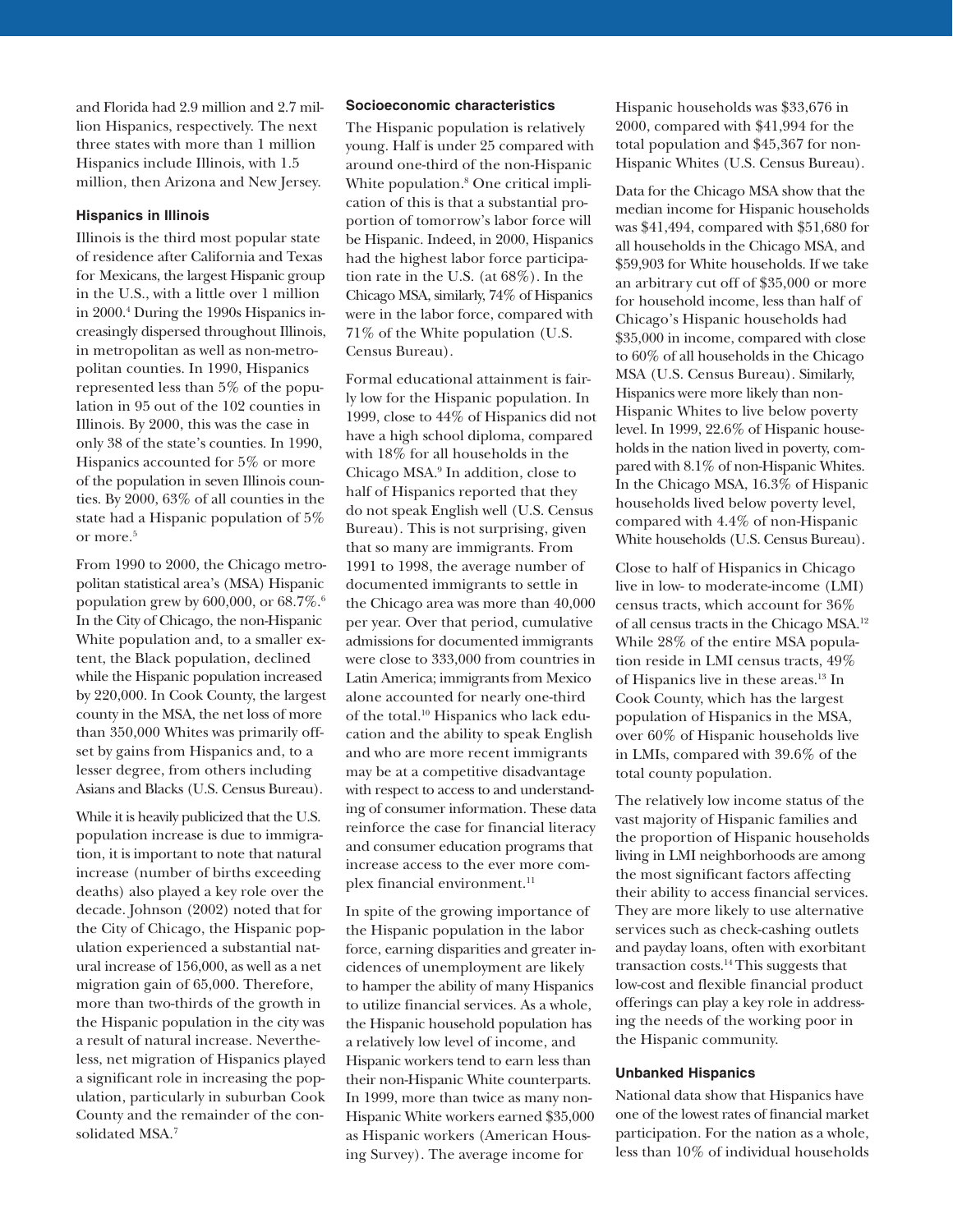are unbanked. In contrast, the percentage for Hispanics hovers around 24%.15 Data for the Chicago six-county area show that 69% of banked consumers were White, 17% Black, and only 8% Hispanic. Among the unbanked, 15% were White, 22% Hispanic, 59% Black, and 3% other groups.16

Unbanked Hispanics are overwhelmingly low-income households. According to Dunham  $(2002)$ ,<sup>17</sup> over 50% of the unbanked Hispanics in the U.S. have income of less than \$15,000 a year; 25% have income between \$15,000 and \$30,000; 8% have income between

of the currency in a weak home economy are some of the reasons why some Hispanic immigrants may hold such attitudes about financial institutions.18

#### **Policy implications**

The growth of the Hispanic population provides a great opportunity for the financial services sector to reach into what by most indications is still an untapped market. Recently, the Federal Reserve Bank of Chicago, the Office of the Comptroller of the Currency (OCC), and the Federal Deposit Insurance Corporation (FDIC) held *The Hispanic Banking Forum*, <sup>19</sup> where practitioners and

In Cook County, over 80% of recent Hispanic immigrants who are low-income and who live in LMI neighborhoods are unbanked.

\$30,000 and \$45,000; and 2% have income over \$45,000. Focusing on three urban areas, New York City, Los Angeles County, and Cook County in Illinois, she notes that the majority of unbanked Hispanics tend to be immigrants (both recent, less than ten years since migration, and non-recent). In Cook County, 67% of the 150,000 unbanked Hispanics were immigrants. These Hispanic immigrants tend to live overwhelmingly in LMI neighborhoods in these three regions. In Cook County, over 80% of recent Hispanic immigrants who are low income and who live in LMI neighborhoods are unbanked. Over 50% of non-recent Hispanic immigrants are also unbanked. In contrast, less than 40% of non-Hispanics and U.S.-born Hispanics who are low-income and who live in LMI neighborhoods are unbanked.

Finally, an issue that is gaining increasing consideration concerns the impact of attitudinal factors on Hispanics' participation in the mainstream financial market. Particularly for recent immigrants, evidence suggests that Hispanics may have a greater aversion toward banks and financial institutions than other population groups. Bad experiences with losing their deposits at a bank in their country of origin or devaluation

senior representatives from the banking industry convened to share their experiences in successfully reaching their Hispanic markets. An important point from the various discussions was that programs need to be innovative and responsive to the specific needs of Hispanic customers. As an example, one bank discussed its experience in accepting the Matricula Consular card as a form of identification to open a deposit account. The Mexican Consulate issues the card to Mexican nationals who present documentation of Mexican citizenship. The card is generally used to obtain a U.S. taxpayer identification number, allowing individuals who do not have a Social Security card to open a bank account.

Another bank identified liquidity and safety as important account features for its Hispanic market. The bank's representative noted that while passbook savings accounts are considered outdated by many, the majority of the bank's Hispanic customers preferred this type of documentation of their money.

Another banker said that in response to large demand among Mexican nationals, they offer a wire transfer service. This service allows Mexicans to transfer up to \$1,000 (for a flat, competitive fee) from the bank branch in the U.S. to a

bank in Mexico. While it is not necessary to have a transaction account at that bank, the representative noted that they expect to attract Hispanic customers to use other services and become regular customers.

Several of the bankers said that it was essential to be involved in community outreach efforts and in partnerships with community organizations. They noted that it is important for bankers to have a personal relationship with the community. This connection is facilitated through outreach in partnership with community organizations, in sponsoring neighborhood events, and in offering financial literacy programs.

In order to reach the Hispanic market, as with any other underserved market, a comprehensive approach to services through community engagement, as well as a strong educational component, seems to be the most promising. For recent immigrants in particular, Spanishlanguage product brochures and telephone services are essential. In addition, greater affordability constraints in lowincome neighborhoods suggest that financial institutions might direct their efforts toward promoting more affordable products and services.

There is also an important role that community leaders and educators can play to help unbanked Hispanics make informed financial decisions. Community leaders and government agencies in tandem

Michael H. Moskow, *President;* Charles L. Evans, *Senior Vice President and Director of Research;* Douglas Evanoff, *Vice President, financial studies;* David Marshall, *team leader, macroeconomic policy research;* Daniel Sullivan*, Vice President, microeconomic policy research;* William Testa, *Vice President, regional programs and Economics Editor;* Helen O'D. Koshy, *Editor;* Kathryn Moran, *Associate Editor.*

*Chicago Fed Letter* is published monthly by the Research Department of the Federal Reserve Bank of Chicago. The views expressed are the authors' and are not necessarily those of the Federal Reserve Bank of Chicago or the Federal Reserve System. Articles may be reprinted if the source is credited and the Research Department is provided with copies of the reprints.

*Chicago Fed Letter* is available without charge from the Public Information Center, Federal Reserve Bank of Chicago, P.O. Box 834, Chicago, Illinois 60690-0834, tel. 312-322-5111 or fax 312-322-5515. *Chicago Fed Letter* and other Bank publications are available on the World Wide Web at http:// www.chicagofed.org.

ISSN 0895-0164